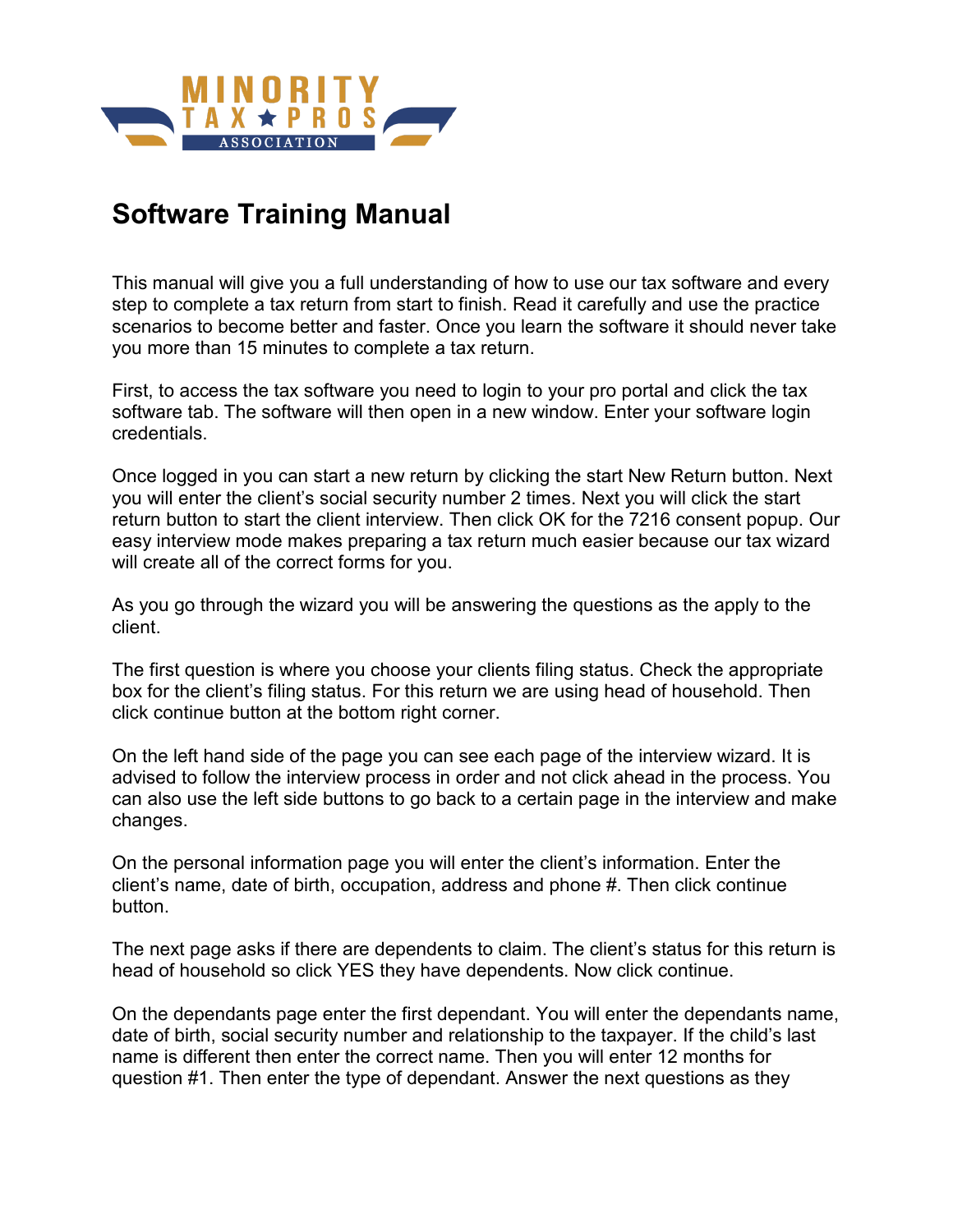relate to the dependant. Then click continue. If there are more dependants then click the add more dependents and repeat the previous step. Now click continue.

This section is for types of income and is very important. New tax preparers should click the guide me button. SR Pros can click the enter myself button. Next you will click yes if the client has a w2 then enter the w2 information on the next page. Be sure to enter the information correctly and include the state information. If there are additional w2 forms then click the save and enter another button. If not then click continue.

The next pages are related to other types of income. Select yes on the page which the client has the tax form for and select no on the other pages. This client also had schedule C income from being self employed. Click yes for Schedule C income and then click continue. Now you will enter the information for the clients business. Enter the business name on the first line. If they have E.I.N for the business then enter it on the next line. If not then leave it blank. Next enter the address of the business or the client's home address if its a home business. Next you will have to enter the business code for the type of business by clicking the list of business codes link. Once selected the code will auto fill in the space. Then click continue.

Next you will click the begin button next to the income line and enter the income information. Then click continue. Next you will click the begin button next to general expenses and enter all of the expenses for the business. This is all you need to complete in this section. Now click continue.

You will notice on the right side of the page the refund amount is adjusting as you enter additional information. You should never give the client these numbers because the tax preparation fees have not been deducted yet. You will give them the amount shown on the bank product page after the fees have been deducted.

If there is no additional forms of income then click the continue button. The next page allows the software to determine if the client qualifies for additional tax breaks. Click the guide me to start. On the next page click yes for deductions. If there are child care expenses then click yes and enter the expenses. On the next question you should click no on the earned income credit page. This credit is calculated automatically.

The next page pertains to deductions related to mortgages, property taxes and residential credits. If any of the scenarios relate to your client then click yes and enter the information. If not then click no.

Some clients may reduce their tax liability and raise their refund amount by itemizing deductions on the next page. If the client has medical expenses, student loans, mileage and job related expenses. If any of these expenses exist then click yes.

After this section you will get a congratulations screen with possible additional deductions. Click cancel at the bottom because you will not be adding any more at this time. On the next page you will see a deductions list. If there are itemized deductions to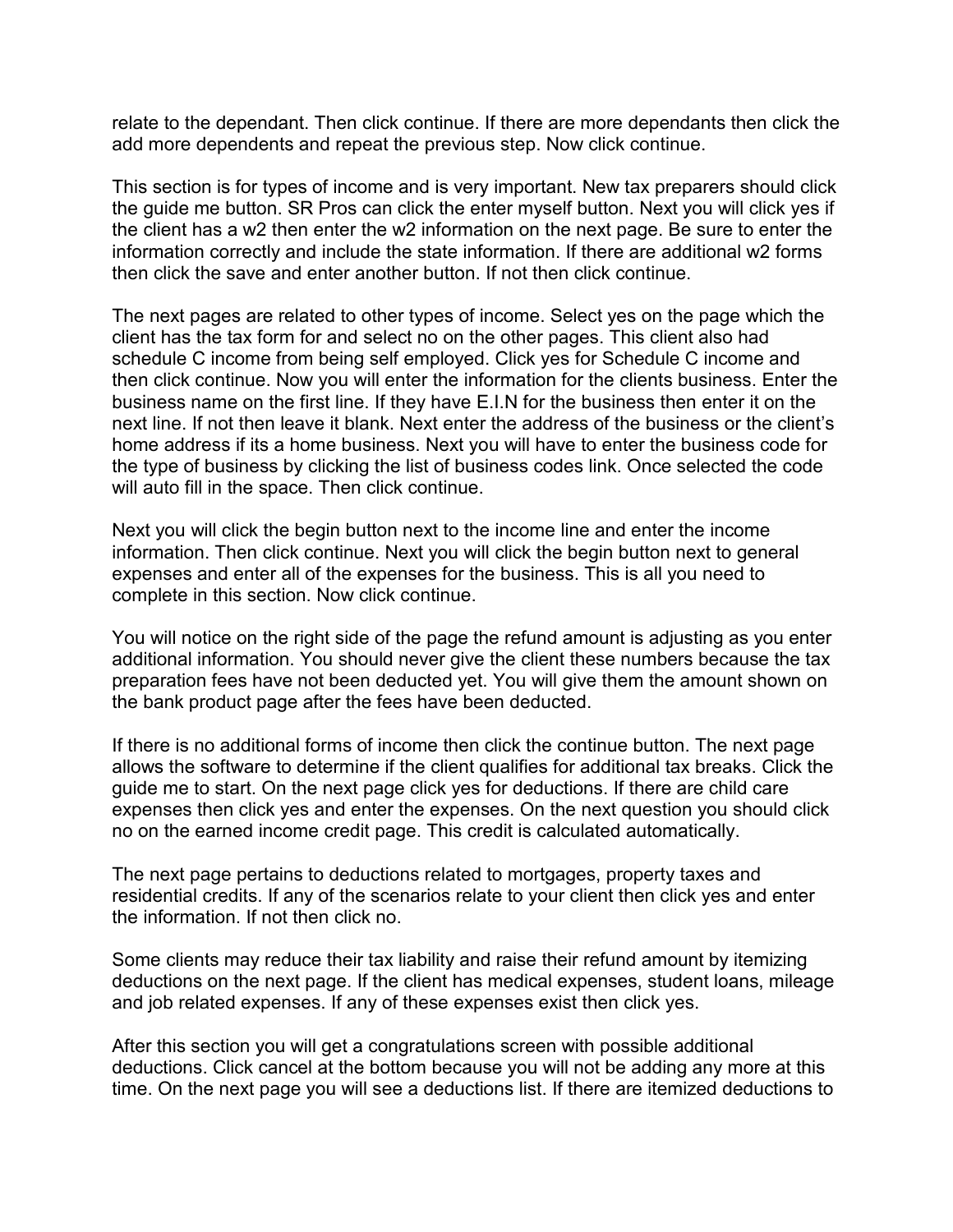report the click the begin button next to itemized deductions and then enter the amounts for each. The next 3 pages usually do not require and information so you can click continue on each until your reach the Health Insurance questionnaire.

On the health care page you must answer each required question carefully. Do not answer any questions that are not marked as required. If the client purchased healthcare through the marketplace then you must use information from their 1095A form. If the client received insurance from their employer then click yes for coverage for the full year. Once completed then click continue.

On the next page click add state return then select the state from the dropdown menu then click continue. Next click resident for full year residents. You do not need to enter any additional state information so click exit state return, then click continue.

Now it's time to upload the client's documents. In the top right corner click on the client's name and select the scanned documents option. Now click upload documents. Here you can upload the client's id, social security cards, tax forms, health care docs, schedule c declaration and additional supporting documents.

The next page you will click continue on the calculation summary page and this will bring you to the due diligence page. You should answer each question. On the question related to record retention you should type in the documents used in the return. (example - w2, bank statements, schedule c declaration). Once all questions are checked off click continue. If there are additional notes that you want to add click the notes button and enter the notes. If the client was claiming a dependent a child that is not a son or daughter you may want to enter notes here saying why they are claiming the child and not the parent. Then click continue.

You are almost done with this return now when you get to the E-file page. Here you will select the type of federal filing from the dropdown menu. The client has the option to receive direct deposit, a money card or direct to Wal-Mart. We no longer print paper checks so do not select this option. Please select the appropriate Bank product option so that the client does not have to pay any fees upfront. Then click next.

The next tab shows the preparation fees and the add-on services. Every return comes with Pro Credit and Audit Pro. You can remove the add-on services by clicking the X if the client does not want it. Note that removing a add-on service will reduce your payout so we recommend up selling the add-on services to increase your payout. Now click next.

On the state dropdown menu select send state through bank if there is a state refund, then click next. On the next tab click the 7216 button then scroll down to enter the prepaid card information or direct deposit information. If the client wants to apply for a cash advance then click the advance button. You will enter the digits on the front envelope 2 times or the clients banking information. If they want the prepaid card you should not open the envelope and only enter the numbers in the window of the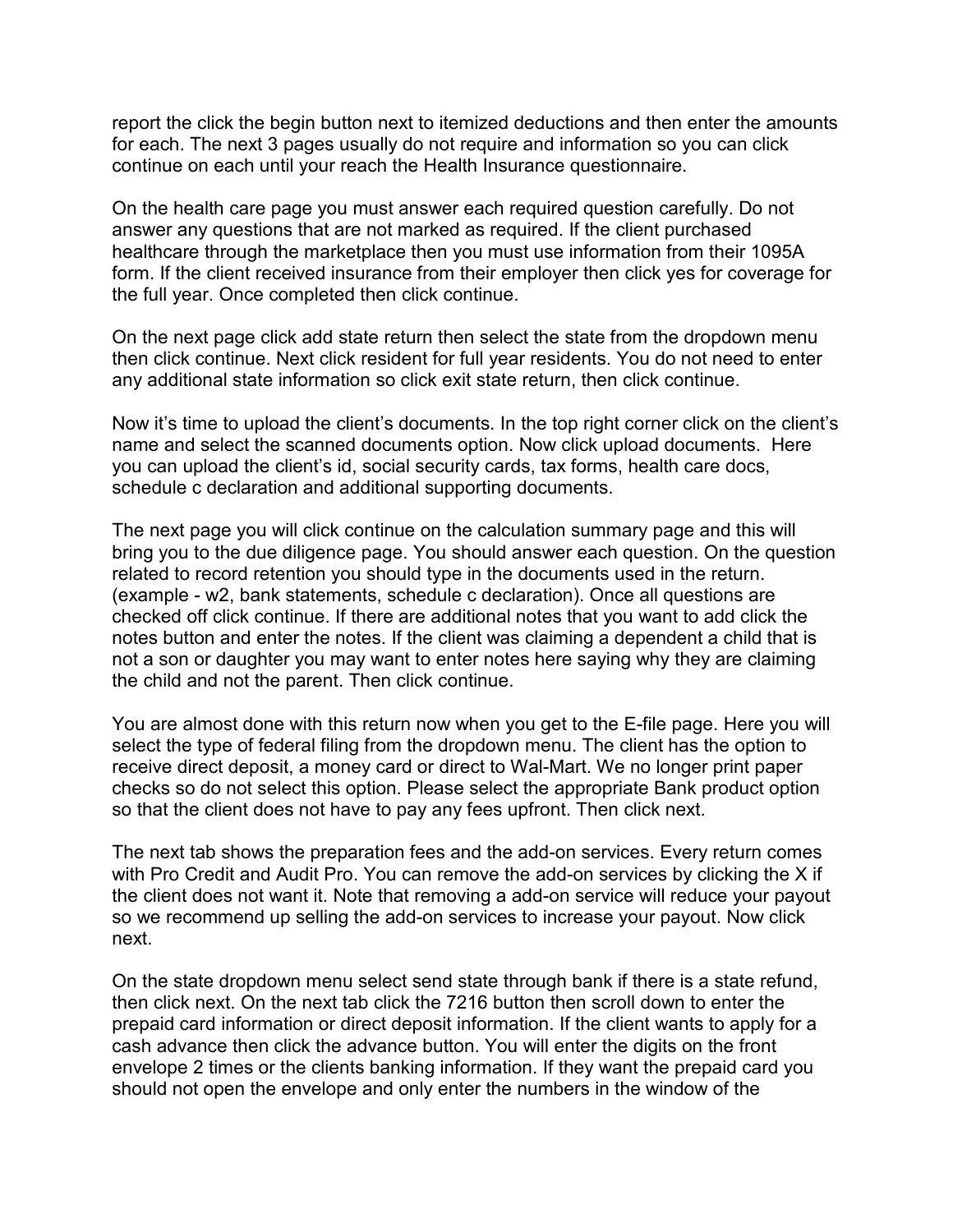envelope. Next click yes for text messaging and enter their mobile number, provider and agree to terms. Then click next.

Scroll down to the taxpayer Id information and enter all of their information then click next. And next again. On the state page click copy from bank id. Then click save

The next page is where you will get the clients signature and give them the refund amount with the fees deducted. Scroll down the page and give the client the Net Check Amount and the state refund amount. Its best to open a calculator app on your phone and add the net check amount to the state amount before telling the customer. Adding the 2 amounts together gives the client a higher amount and physiologically is more appealing to hear.

Next you will click the signatures button. You should have already setup your own signature previously but if not you can do it now and save it. Here you get the clients signature by either having them sign on your computer screen, emailing them a Docusign link or signing from our mobile app. To sign on your computer just hold down the shift button and move the mouse to draw the signature. After you get the signatures click the email return so that the client will have a copy. After this be sure to click the complete button and ready for review button. Then click save and exit. Your return will then be reviewed by a team leader and sent to the IRS. If you client is approved for a Cash advance then the funds will be deposited to their account or card within 48 hours. If not the they will receive the funds in 7 to 21 days

\*\* When a return includes self employed business income for Schedule C there are additional documents required before filing. Go to your pro portal, then click on the documents button. Under documents your will see the Schedule C declaration pdf. Click this form and fill out the client's information along with the monthly income and expense amounts for each month. Be sure to fill this out form completely then have the client sign it electronically. Next you need to upload this document into the tax software along with any other supporting documents the client may have. The supporting documents could be a business license, business card, receipts, invoices or bank statements. If they had a cash business then the supporting documents is not required.

There are 2 other ways to upload documents and get signatures.

You can click on the icon next to client in the client list and you will be taken to the section for that system.

You can also have the client download our mobile app and they can upload and sign documents in the app**.**